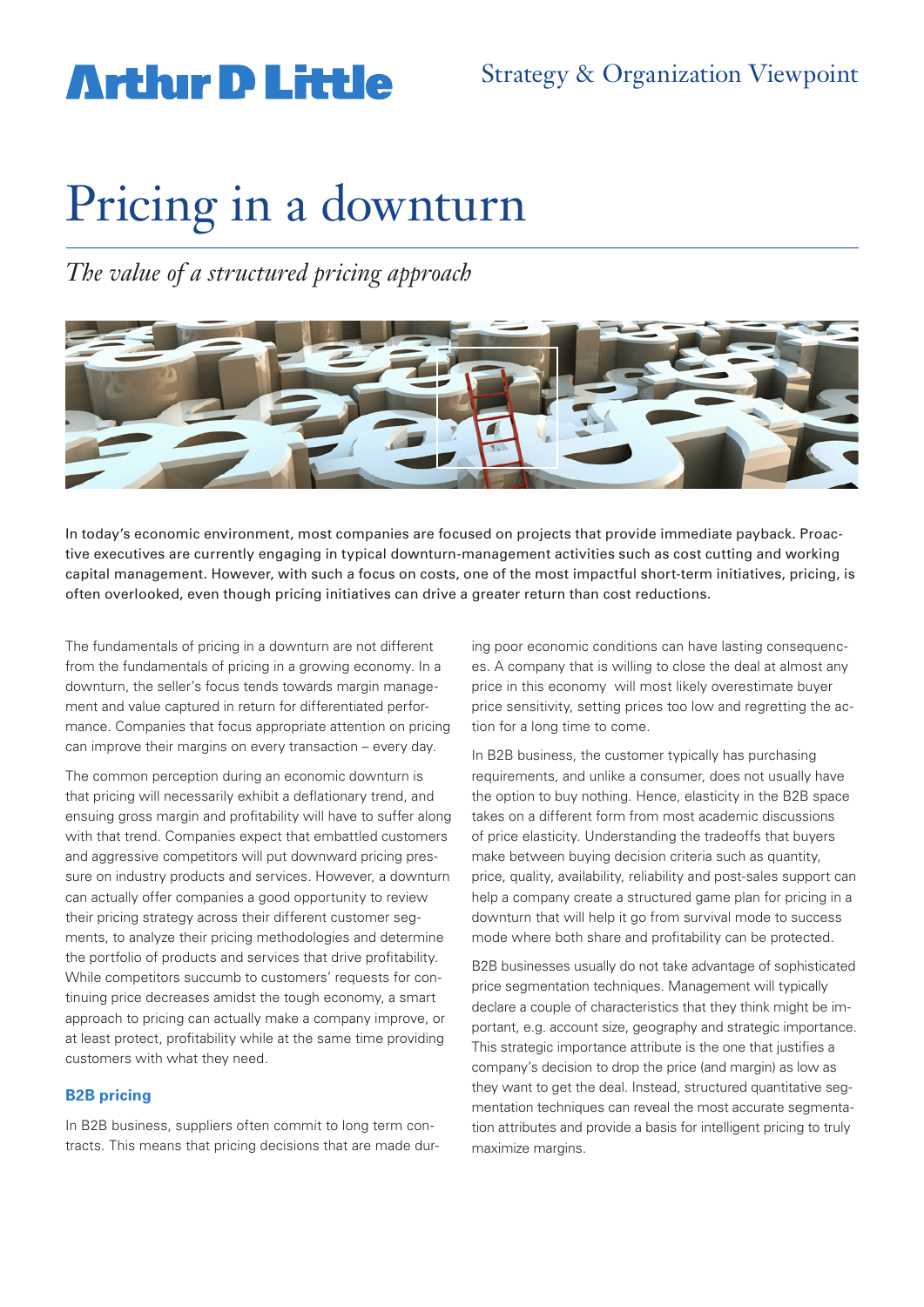## **Arthur D Little**

## Strategy & Organization Viewpoint



## **The value of better pricing**

Pricing typically offers significant improvement potential because pricing is too often perceived as unmanageable. When salespeople make pricing decisions, they:

- Often base their decision on "gut feel," reactively, or simply "to get the deal"
- **n** Think that the "market sets the price"
- $\blacksquare$  Rarely use data to full potential
- $\blacksquare$  Don't measure pricing using the most appropriate metrics and have little incentive to do better
- **n** Use price to solve non-price problems

B2B companies with complex product slates and diverse customer lists that have fully implemented pricing improvement programs have experienced profitability improvement benefits ranging from 3-5% of revenue. These kinds of returns are available to managers who design and execute disciplined pricing strategies and processes, and measure the results to continuously improve.

## **Pricing approach**

Arthur D. Little's approach to pricing excellence is a proven five-step process.

## **Diagnosis**

Our approach generally begins with a pricing diagnostic that can help to identify which improvement levers exist in an

organization through qualitative and quantitative analysis. The outcome of this quick diagnostic includes a business case estimate of the benefits potential, a comparison of current performance against best practices and a tailored improvement program that focuses on strategic pricing and tactical pricing improvements.

## Strategic pricing

Following the diagnostic, structured steps can be analyzed and put into action according to the identified improvement levers and by fully understanding what customers value. In particular the analysis should include:

- A. **Setting pricing objectives:** Pricing objectives must be aligned with overall corporate objectives. They include market share growth, new product/service positioning, profit maximization, etc.
- B. **Customer segmentation:** This analysis includes setting the basis to use for customer segmentation (e.g. margin contribution, differentiated perceived value), and then segmenting the customer base into actionable segments, which leads to a focus on the right customers and identifying an appropriate differentiated offering (e.g. product attributes, price) for each segment.
- C. **Differentiated value-added positioning:** In certain circumstances, companies can also protect themselves from price erosion by offering value differentiators that decrease the price sensitivities of customers.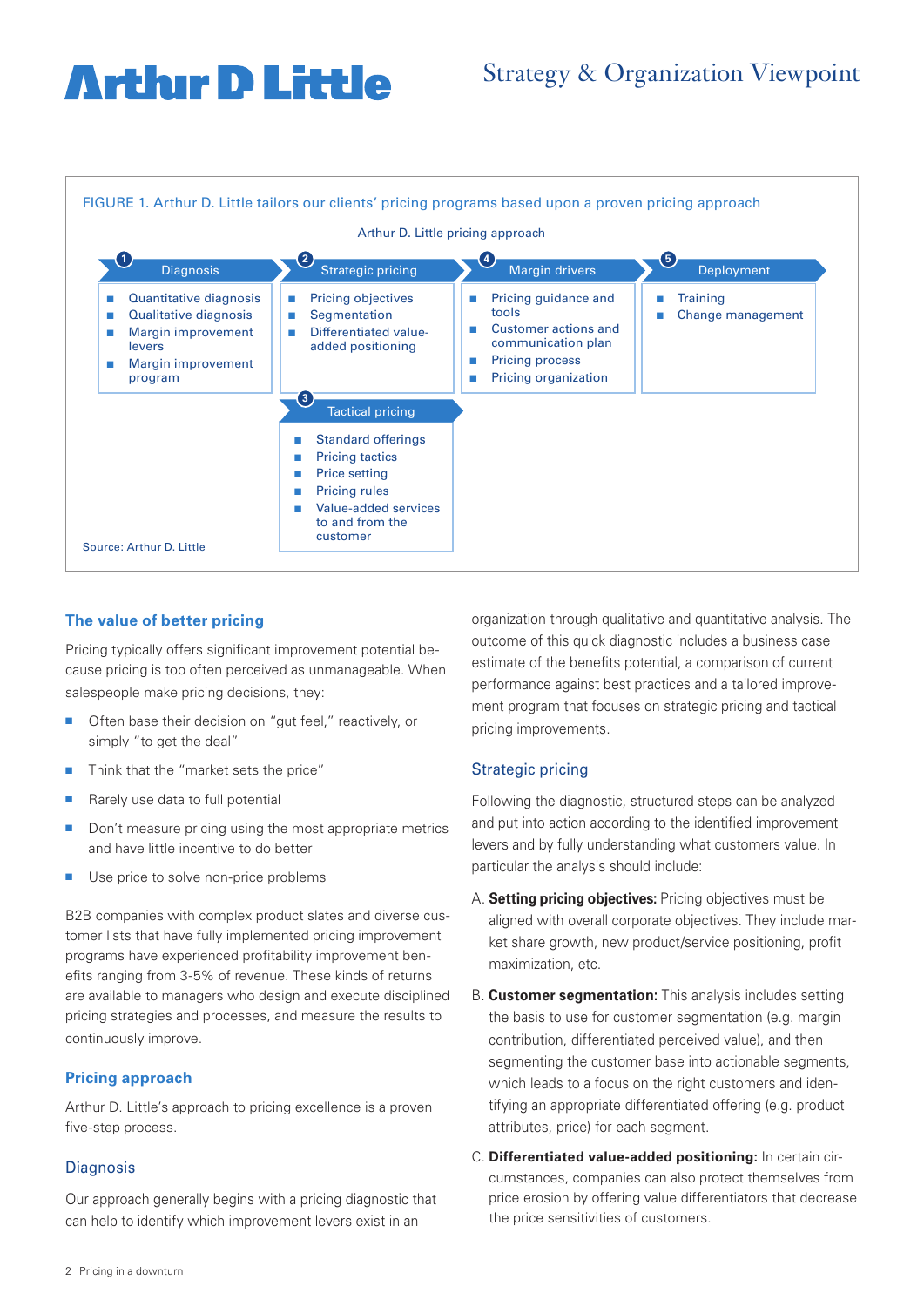## **Arthur D Little**

## Strategy & Organization Viewpoint

## Tactical pricing

In addition to strategic pricing steps, tactical pricing levers should also be structured and utilized for maximum impact. In particular, the steps should include:

- A. **Pricing of standard offering:** A plan must be created on which products / services to offer the market, and how to differentiate this standard offering across customer segments. A margin-maximizing pricing analysis for each standard offering across the customer segments must be conducted, so that value can be communicated to justify the price.
- B. **Value-added products and services:** Mechanisms should be put in place to maximize margin through value-added product and services on top of the standard offering. Mechanisms include value-added enhancements that create value between the customer and company, and certain incentives to customers to improve their service performance.
- C. **Customer communication:** Communication with the customer base through the sales force is a critical component of tactical pricing in order to ensure that customers' interests and sensitivities are met.
- D. **Sales tools:** Specific tools and processes should be identified that will support the sales force in their pricing negotiations.

#### Margin drivers

The key levers to improve margins depend on the combination of the degree of commoditization and degree of price transparency in the market. The differentiation in margin drivers will primarily be driven by two factors: the degree of product commoditization and the degree of price transparency.

- A. **High product commoditization and high price transparency:** In industries such as electricity, base chemicals and cement, base product prices are driven by basic supply and demand factors. Management can improve margins thru proactive market management, reactive pricing tactics and intelligent pricing and discounting of value-added services.
- B. **High product commoditization and low price transparency:** In industries such as fine chemicals, base product prices are also determined supply and demand factors. In addition to proactive market management, reactive pricing tactics and optimized pricing and discounting of value-added services, management can also make use of segment-specific pricing to improve overall margins.
- C. **Low product commoditization and high price transparency:** In industries such as high-end consumer products, prices need to be optimized structurally, and reactive pricing tactics, price optimization using volume/



FIGURE 2. The key levers to improve margins depend on the combination of the degree of commoditization

Source: Arthur D. Little